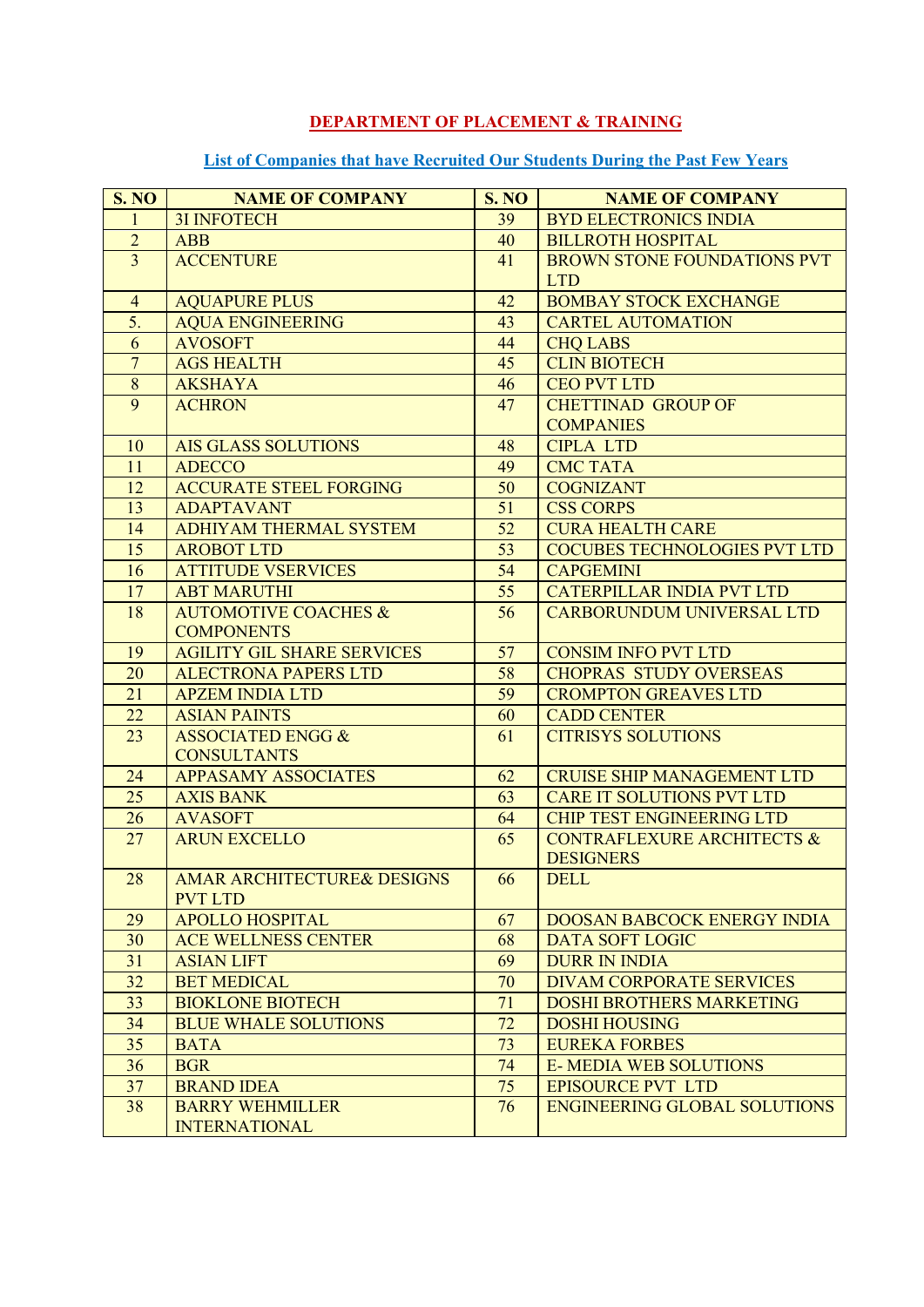| S.NO            | <b>NAME OF COMPANY</b>            | S.NO | <b>NAME OF COMPANY</b>              |
|-----------------|-----------------------------------|------|-------------------------------------|
| 77              | <b>ELGI EQUIPMENTS</b>            | 115  | <b>HCL B-SERV</b>                   |
| 78              | <b>EDS M PHASIS</b>               | 116  | <b>HEXAWARE</b>                     |
| 79              | <b>E-SERVE INTERNATIONAL</b>      | 117  | <b>HCL COM NET</b>                  |
| 80              | <b>ESSAR GROUP</b>                | 118  | HINDUSTAN MOTORS LTD                |
| 81              | <b>ESSEL SHYAM TELECOM</b>        | 119  | HONEYWELL INDIA LTD                 |
| $\overline{82}$ | <b>E MEDIA SOLUTIONS</b>          | 120  | <b>HEY MATH</b>                     |
| 83              | <b>EUROTHERM DEL P LTD</b>        | 121  | <b>HYUNDAI MOTORS</b>               |
| 84              | <b>FORE BRAIN TECHNOLOGIES</b>    | 122  | <b>HOTEL LEELA PALACE</b>           |
| 85              | <b>FINANCIAL SOFTWARE</b>         | 123  | <b>HAGER INDIA</b>                  |
|                 | <b>SOLUTIONS(FSS)</b>             |      |                                     |
| 86              | <b>FUSO GLASS</b>                 | 124  | <b>HCL TALENT CARE</b>              |
| 87              | FL SMITH                          | 125  | <b>IRIS HEALTH CARE</b>             |
| 88              | <b>FOMRA HOUSING</b>              | 126  | <b>INDIAN NAVY</b>                  |
| 89              | <b>FACULTAS</b>                   | 127  | <b>INDUS TEQUSITE PVT LTD</b>       |
| 90              | <b>FIRST PAGE SOFTWARE</b>        | 128  | <b>ITC GRAND CHOLA</b>              |
|                 | <b>SERVICES (P) LTD</b>           |      |                                     |
| 91              | <b>FLYTECH ENGINEERING</b>        | 129  | <b>ION EXCHANGE INDIA LTD</b>       |
| 92              | <b>FORD INDIA</b>                 | 130  | <b>ICICI BANK</b>                   |
| 93              | <b>FOXCONN INDIA</b>              | 131  | <b>INDIA INFOLINE</b>               |
| 94              | <b>FROST &amp; SULLIVAN</b>       | 132  | <b>INFOSYS</b>                      |
| 95              | <b>FALQUME INDIA TECHNOLOGY</b>   | 133  | <b>IBM INDIA (P) LTD</b>            |
|                 | $(P)$ LTD                         |      |                                     |
| 96              | <b>FITNESS ONE GROUP INDIA</b>    | 134  | <b>IDEAS 2 T</b>                    |
| 97              | <b>GEO FOUNDATION &amp;</b>       | 135  | <b>ISS INTEGRATED FACILITY</b>      |
|                 | <b>STRUCTURES</b>                 |      | <b>SERVICES</b>                     |
| 98              | <b>GENYSYS INTERNATIONAL</b>      | 136  | <b>I-INTERCHANGE SOLUTIONS</b>      |
| 99              | <b>GODREJ &amp; BOYCE</b>         | 137  | <b>INDIA INTELLESYS TECHNOLOGY</b>  |
|                 |                                   |      | $(P)$ LTD                           |
| 100             | <b>GWALIOR CHEMICAL</b>           | 138  | <b>ICICI PRUDENTIAL LIFE</b>        |
|                 | <b>INDUSTRIES</b>                 |      | <b>INSURANCE</b>                    |
| 101             | <b>GEMINI COMMUNICATION</b>       | 139  | <b>IDEA CELLULAR</b>                |
| 102             | <b>GI TECHNOLOGIES</b>            | 140  | <b>I-FLEX SOLUTIONS</b>             |
| 103             | <b>GOVIS ENGINEERING</b>          | 141  | <b>I GATE</b>                       |
| 104             | <b>GEOMETRIC LTD</b>              | 142  | <b>INDIA BULLS GROUP</b>            |
| 105             | <b>GEM CORPORATION</b>            | 143  | <b>INDIA PISTONS LTD</b>            |
| 106             | <b>GENISYS SMART</b>              | 144  | <b>INFOMEDIA</b>                    |
| 107             | <b>GEOFINY TECHNOLOGIES</b>       | 145  | <b>INFOVISION SOLUTIONS (P) LTD</b> |
| 108             | <b>GET WATER SOLUTIONS</b>        | 146  | <b>ING LIFE INSURANCE</b>           |
| 109             | <b>GLENWOOD SYSTEMS</b>           | 147  | <b>INTELENET GLOBAL SERVICES</b>    |
| 110             | <b>GOOD OCEAN MARITIME</b>        | 148  | <b>JAIN HOUSING</b>                 |
| 111             | <b>GLOBAL RESEARCH INNOVATION</b> | 149  | <b>JARO EDUCATIONS</b>              |
|                 | & DEV                             |      |                                     |
| 112             | <b>GENXLEAD</b>                   | 150  | <b>JAMUNA AUTO</b>                  |
| 113             | <b>HCL TECHNOLOGIES</b>           | 151  | <b>JAGAN RESEARCH ASSOCIATES</b>    |
| 114             | <b>HDFC</b>                       | 152  | <b>JMA IT SOLUTIONS</b>             |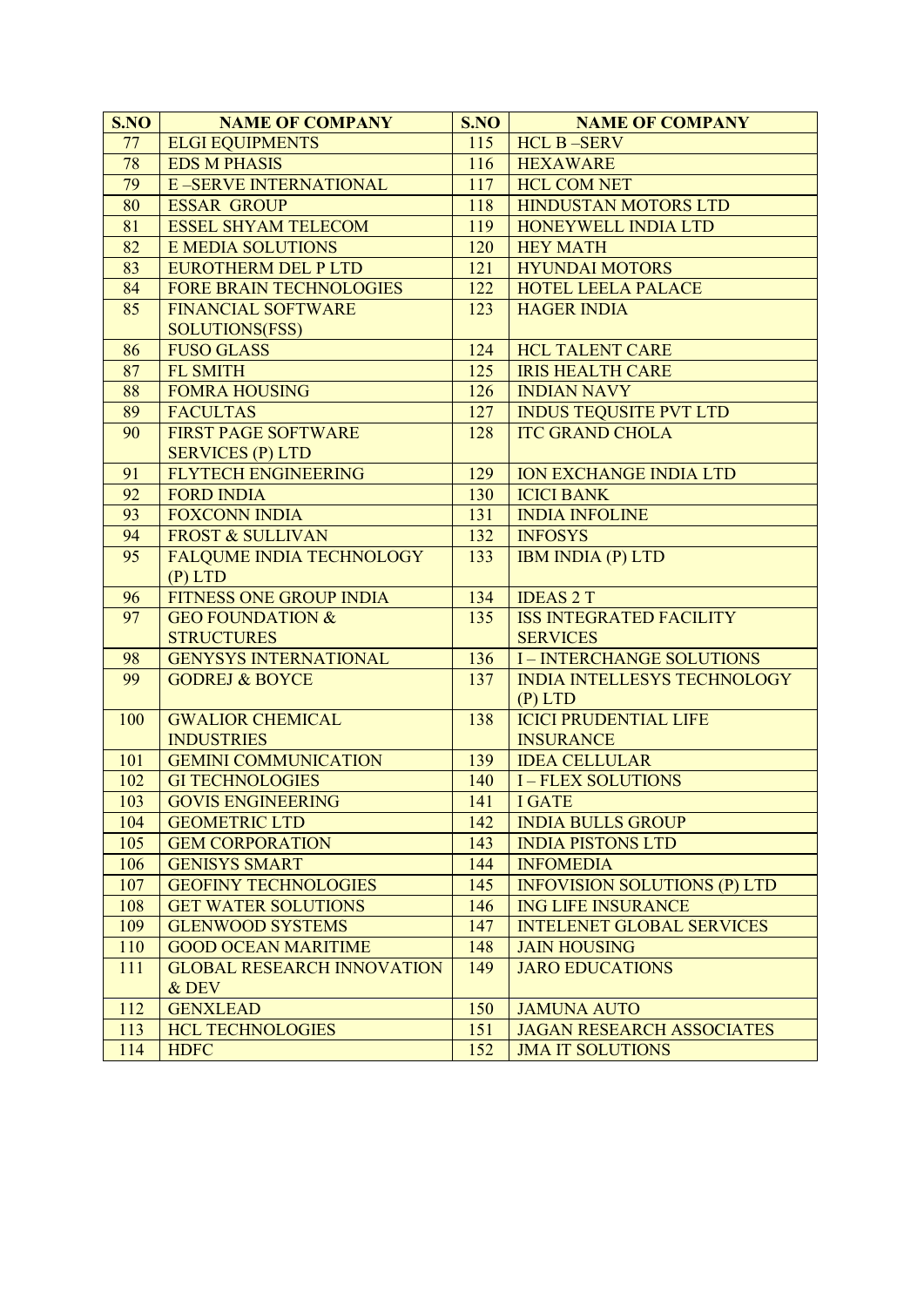| S.NO | <b>NAME OF COMPANY</b>             | S.NO             | <b>NAME OF COMPANY</b>              |
|------|------------------------------------|------------------|-------------------------------------|
| 153  | <b>JINDAL STEELS</b>               | 193              | <b>RENAULT NISSAN</b>               |
| 154  | <b>JAYPEE GROUP</b>                | 194              | <b>ROMA GROUP LTD</b>               |
| 155  | <b>JSON SYSTEMS (P) LTD</b>        | 195              | <b>RGS CONSTRUCTION</b>             |
| 156  | <b>JSM TECHNOLOGIES</b>            | 196              | RELIANCE COMMUNICATIONS             |
| 157  | <b>KOCHAR GROUP</b>                | 197              | <b>RR DONNELLEY</b>                 |
| 158  | <b>KEANE INDIA PVT LTD</b>         | 198              | <b>RAJKHAM BUILDERS PVT LTD</b>     |
| 159  | <b>KRDS INDIA</b>                  | 199              | <b>ROBERT BOSCH INDIA</b>           |
| 160  | <b>KHIVRAJ MOTORS</b>              | 200              | <b>SAIPEM INDIA PROJECTS LTD</b>    |
| 161  | <b>KEY DIFFERENCE</b>              | 201              | <b>SYNTEL LTD</b>                   |
| 162  | L & T INFOTECH                     | 202              | <b>SAPIENT CORPORATION</b>          |
| 163  | L &T ECC                           | 203              | <b>SASKENCOMMUNICATIONS</b>         |
|      |                                    |                  | <b>TECHNOLOGIES</b>                 |
| 164  | <b>LEELA KEMPSINKI</b>             | 204              | <b>SYSBIZ TECHNOLOGIES</b>          |
| 165  | <b>LION BRIDGE PVT LTD</b>         | 205              | <b>SHOBHA DEVELOPERS</b>            |
| 166  | LAKSHMI MACHINE WORKS LTD          | 206              | <b>SYBRANT TECHNOLOGIES (P) LTD</b> |
| 167  | <b>MAHINDRA &amp; MAHINDRA LTD</b> | 207              | <b>SIEMENS TECH &amp; SERVICES</b>  |
| 168  | <b>MICROTEC</b>                    | 208              | <b>SITEL INDIA</b>                  |
| 169  | <b>MASCON GLOBAL LTD</b>           | 209              | <b>SML ISUZU LTD</b>                |
| 170  | <b>MAX NEW YORK LIFE</b>           | 210              | <b>SPAN CONSULTANTS PVT LTD</b>     |
|      | <b>INSURANCE</b>                   |                  |                                     |
| 171  | <b>MRF LTD</b>                     | 211              | <b>SAINT - GOBAIN INDIA</b>         |
| 172  | <b>MPL AUTOMOBILES</b>             | 212              | <b>SUDHARSHAN CHEMICAL</b>          |
|      |                                    |                  | <b>INDUSTRIES</b>                   |
| 173  | MARUTHI SUZHUKI INDIA LTD          | 213              | SUTHERLAND GLOBAL SERVICES          |
| 174  | <b>MANPOWER GROUP SERVICES</b>     | 214              | <b>SYNTEL IT CONSULTING</b>         |
|      | INDIA(P)LTD                        |                  |                                     |
| 175  | <b>MARG GROUP</b>                  | 215              | <b>SANS PARIEL IT SERVICES LTD</b>  |
| 176  | <b>MONAD DESIGNS</b>               | 216              | <b>SPARKLE SOFT PVT LTD</b>         |
| 177  | NICE NEOTECH MEDICAL               | 217              | <b>SRMC HOSPITAL</b>                |
|      | SYSTEMS(P) LTD                     |                  |                                     |
| 178  | <b>NITTANY</b>                     | 218              | <b>SERENE LIFE HOSPITAL</b>         |
| 179  | <b>NOKIA CHENNAI</b>               | $\overline{219}$ | <b>SIMS HOSPITAL</b>                |
| 180  | NAGMAN INSTRUMENTS LTD             | 220              | <b>SUNDARAM MEDICAL</b>             |
|      |                                    |                  | <b>FOUNDATIONS</b>                  |
| 181  | <b>NAVO INFOTECH</b>               | 221              | <b>SUNDARAM BUSINESS SERVICES</b>   |
| 182  | <b>NOVA GROUP OF COMPANIES</b>     | 222              | <b>SIMERF</b>                       |
| 183  | <b>ODYSSEY TECHNOLOGIE</b>         | 223              | <b>SBI LIFE INSURANCE</b>           |
| 184  | <b>ORCHID CHEMICALS &amp;</b>      | 224              | <b>SMSIT TECH</b>                   |
|      | PHARMACEUTICALS LTD                |                  |                                     |
| 185  | PON VIDHYASHRAM GROUP              | 225              | <b>SQUARE ONE INFOSOLUTIONS (P)</b> |
|      |                                    |                  | <b>LTD</b>                          |
| 186  | <b>POLARIS</b>                     | 226              | <b>STAR HEALTH INSURANCE</b>        |
| 187  | PRICOL LTD                         | 227              | <b>SYSTECH SOLUTIONS</b>            |
| 188  | <b>OMAX TECHNOLOGIES</b>           | 228              | <b>SIFY</b>                         |
| 189  | <b>RAMCO SYSTEMS</b>               | 229              | <b>SUN PHARMACEUTICAL</b>           |
| 190  | <b>RAMKAY INFRASTRUCTURES</b>      | 230              | <b>SAMSUNG ELECTRONICS</b>          |
|      | <b>LTD</b>                         |                  |                                     |
| 191  | <b>RANE GROUP</b>                  | 231              | <b>SCOPE INTERNATIONAL</b>          |
| 192  | <b>RELIGARE</b>                    | 232              | <b>SHRIRAM GROUPS</b>               |